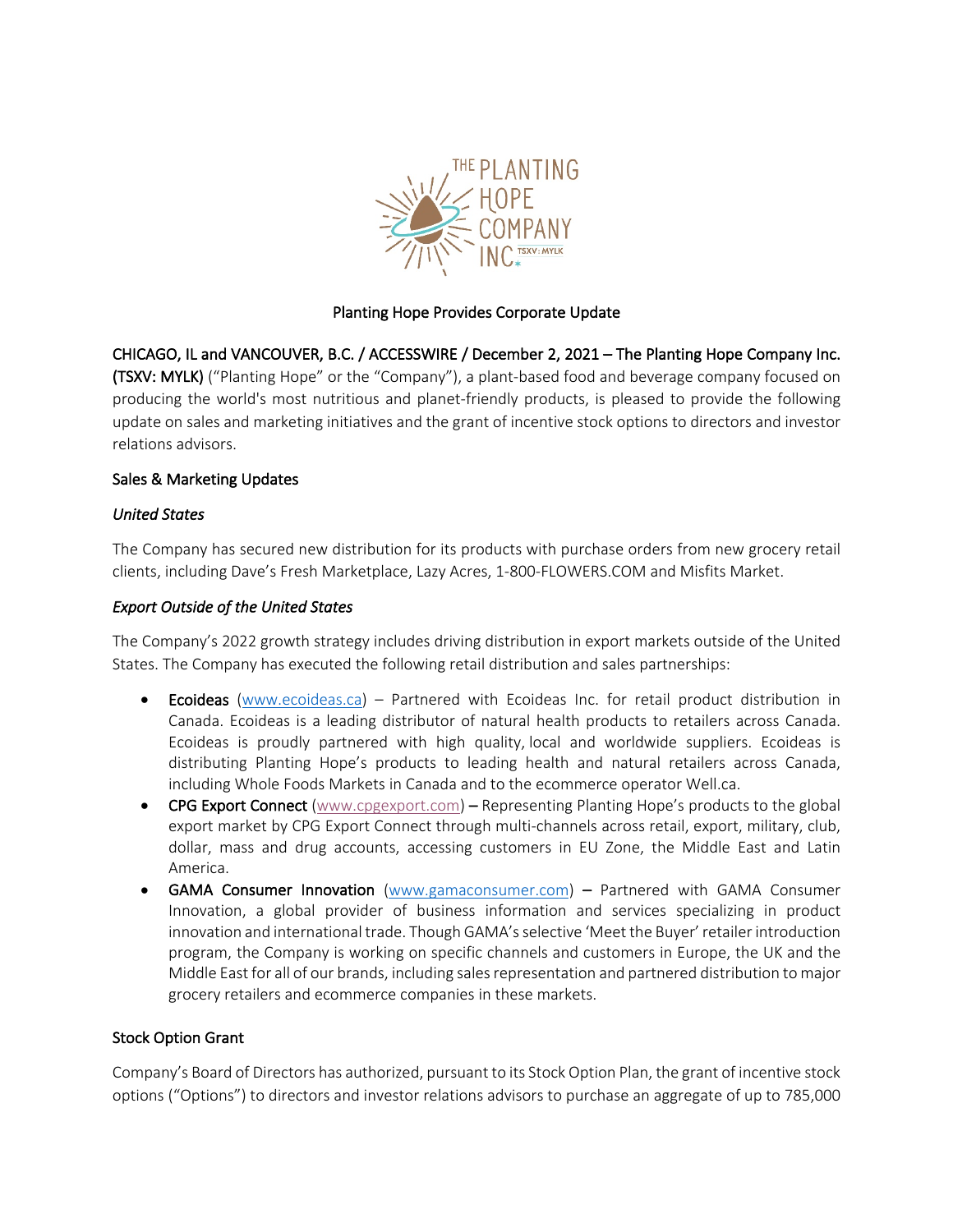subordinate voting shares ("SV Shares") in the capital of the Company at an exercise price of \$0.65 per SV Share. Of the Options granted:

- an aggregate of 585,000 Options were granted to certain directors of the Company for a 5-year term from December 2, 2021 and vest as follows: 30% on the first anniversary of the date of grant; 30% on the second anniversary of the date of grant; and 40% on the third anniversary of the date of grant;
- an aggregate of 200,000 Options were granted to IR Labs Inc., a firm providing investor relations services to the Company, for a 3-year term from December 2, 2021 and vest as follows: 20% at each of the 6, 12, 18, 24 and 30 month anniversaries of the date of grant.

# About The Planting Hope Company Inc.

Planting Hope develops, launches and scales uniquely innovative plant-based and planet-friendly food and beverage brands. Planting Hope's cutting-edge products fill key unmet needs in the skyrocketing plantbased food and beverage space. Founded by experienced food industry entrepreneurs, Planting Hope is a women-managed and women-led company with a focus on nutrition, sustainability and diversity. For more information visit: www.plantinghopecompany.com.

### **Contacts**

Julia Stamberger CEO and Co-founder (773) 492-2243 julia@plantinghopecompany.com

Caroline Sawamoto Investor Relations (773) 492-2243 ir@plantinghopecompany.com

*Neither the TSX Venture Exchange nor its Regulation Services Provider (as that term is defined in the policies of the TSX Venture Exchange) accepts responsibility for the adequacy or accuracy of this release.*

### Forward-Looking Statement

*This news release contains "forward-looking statements" or "forward-looking information" (collectively referred to hereafter as "forward-looking statements") within the meaning of applicable Canadian securities legislation. All statements that address activities, events, or developments that Company expects or anticipates will, or may, occur in the future, including statements about Company's ability to execute on its goals, the timing pertaining to these goals and receipt of applicable consents and approvals, and Company's business prospects, future trends, plans and strategies. In some cases, forward looking statements are preceded by, followed by, or include words such as "may", "will," "would", "could", "should", "believes", "estimates", "projects", "potential", "expects", "plans", "intends", "proposes", "anticipates", "targeted", "continues", "forecasts", "designed", "goal", "anticipate" or the negative of those words or other similar or*